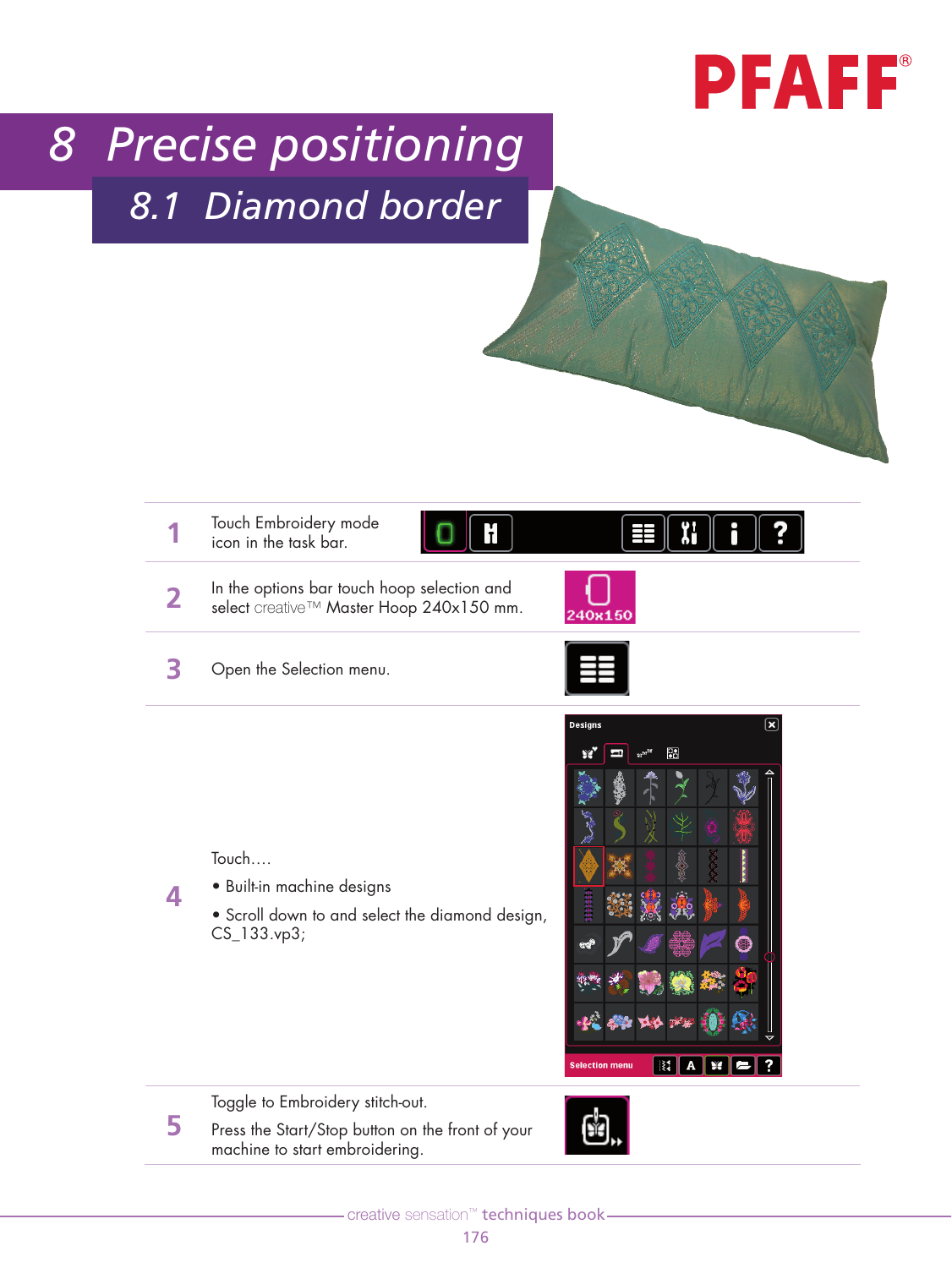

The coordinates will differ depending how you have hooped your fabric.